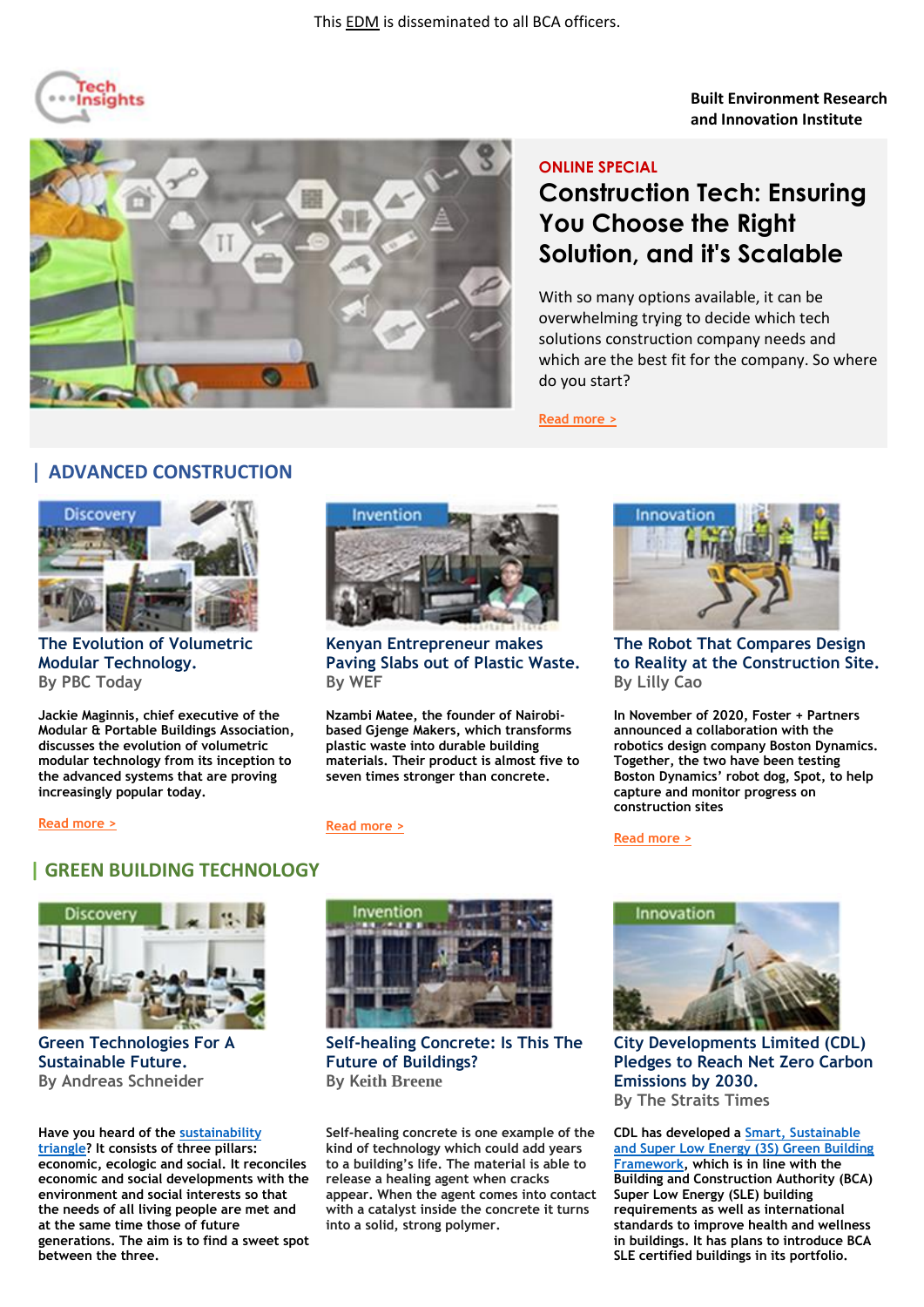**[Read more >](https://www.forbes.com/sites/forbestechcouncil/2021/01/12/green-technologies-for-a-sustainable-future/?sh=2d50c84e6c23) [Read more >](https://futureofconstruction.org/blog/self-healing-concrete-and-sweaty-roofs-is-this-the-future-of-buildings/) [Read more >](https://www.straitstimes.com/business/companies-markets/cdl-pledges-to-reach-net-zero-carbon-emissions-by-2030)**

### **| DIGITALISATION**



**The Construction Data Journey: Start Now! By David Bowcott and Chris Greene**

**As we approach a mature state on the Construction data journey, there will be a shift in company culture as the value of data will have proven itself to your entire organization. Decision-making often becomes easier and many of the once time consuming and monotonous tasks can be eliminated, making room for more critical thinking and strategy.**



**Common Data Environment (CDE): What You Need to Know for Starters**. **By Darren Graham** 

**The writer outline the definition and characteristics of a "true CDE" and explore how the Common Data Environment (CDE) strengthens collaboration across the construction industry and allows for seamless data sharing.** 





**How The Digitalisation of The Construction Process Will Impact Upon Infrastructure Projects. By Clyde & Co LLP**

**In this podcast, Socio Luis García and Associate Marina Arancón discuss the incorporation of these innovative tools on construction projects and their legal impact on the ways construction companies do business in Spain.**

**[Read more >](https://safe.menlosecurity.com/https:/www.clydeco.com/en/insights/2021/01/how-the-digitalisation-of-the-construction-process)**



### **| Videos**



#### **[22 Amazing Construction](https://www.youtube.com/watch?v=TC5cWh-YTKQ)  [Innovations](https://www.youtube.com/watch?v=TC5cWh-YTKQ)**

**From smart manhole repairing to square hole drilling. This innovative construction equipment such as floor scrapers, floor heating systems, brick making machines, tile breakers, and much more will be the most important assistant to people for construction works.**



#### **[5 Innovative Concrete](https://www.youtube.com/watch?v=RDqxHLrlfuo)  [Technologies](https://www.youtube.com/watch?v=RDqxHLrlfuo)**

**Concrete — a material that can be traced back over 2,000 years — still remains the most popular choice for builders today. From self-healing to Martian, we've gathered five innovative concrete technologies with the potential to completely transform the construction industry.**

#### **[Everything You Need to Know](https://www.youtube.com/watch?v=GEx_d0SjvS0)  [About 5G](https://www.youtube.com/watch?v=GEx_d0SjvS0)**

**5G has already made its way to the construction industry in 2020. Thanks to high bandwidth, combined with the very low latency that 5G offers, the technology is set to improve data capture significantly across various project delivery processes**